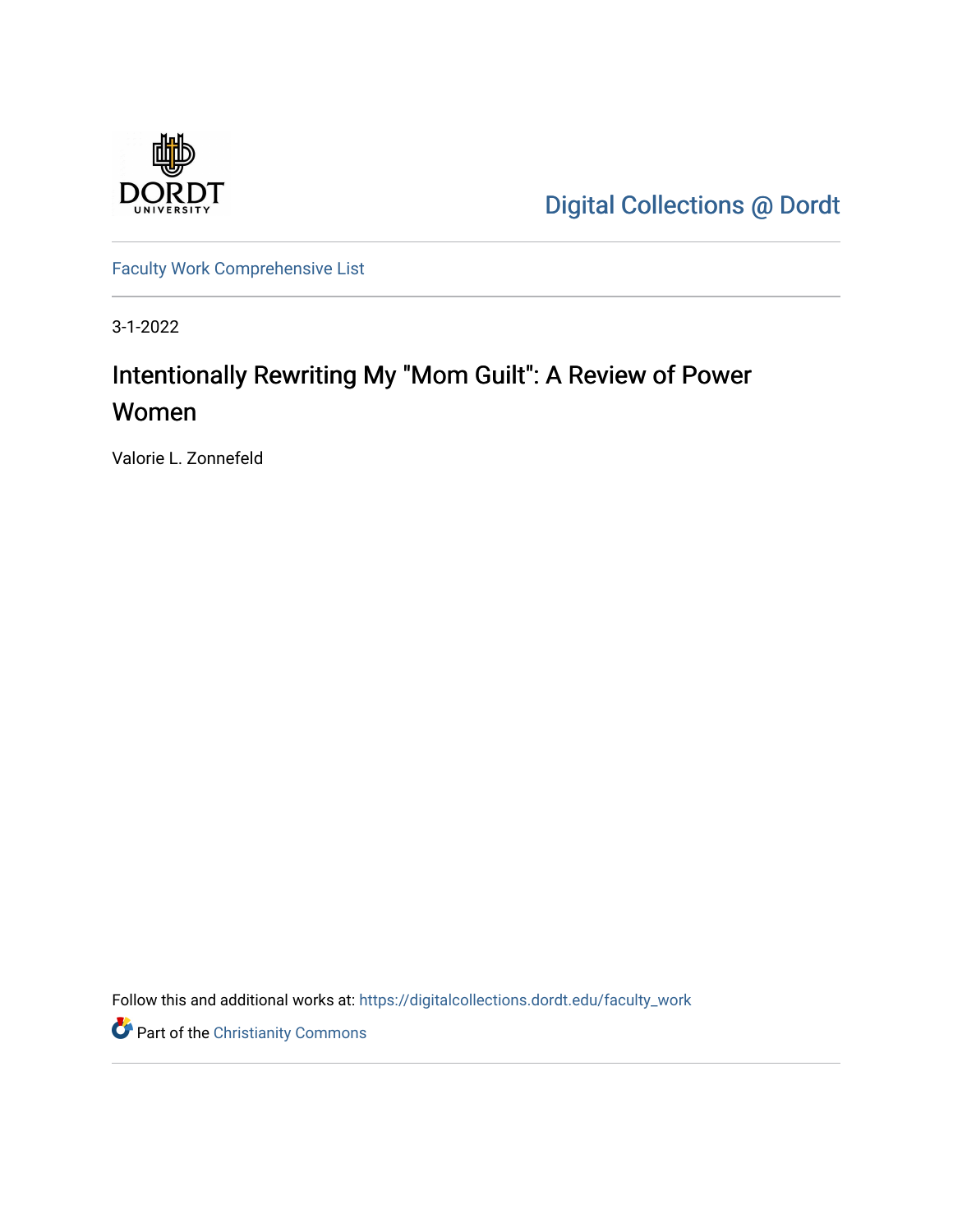## Intentionally Rewriting My "Mom Guilt": A Review of Power Women

#### Abstract

"As a woman called to be a mother and a professor, the expectations of intensive mothering and gender ideologies left me feeling that I had fallen short."

Posting about the book Power Women from In All Things - an online journal for critical reflection on faith, culture, art, and every ordinary-yet-graced square inch of God's creation.

<https://inallthings.org/intentionally-rewriting-my-mom-guilt-a-review-of-power-women/>

#### Keywords

In All Things, book review, Power Women, stories, motherhood, faith, academy, Nancy Wang Yuen, Deshonna Collier-Goubil

#### **Disciplines**

**Christianity** 

#### **Comments**

[In All Things](http://inallthings.org/) is a publication of the [Andreas Center for Reformed Scholarship and Service](http://www.dordt.edu/services_support/andreas_center/) at Dordt [University](http://www.dordt.edu/).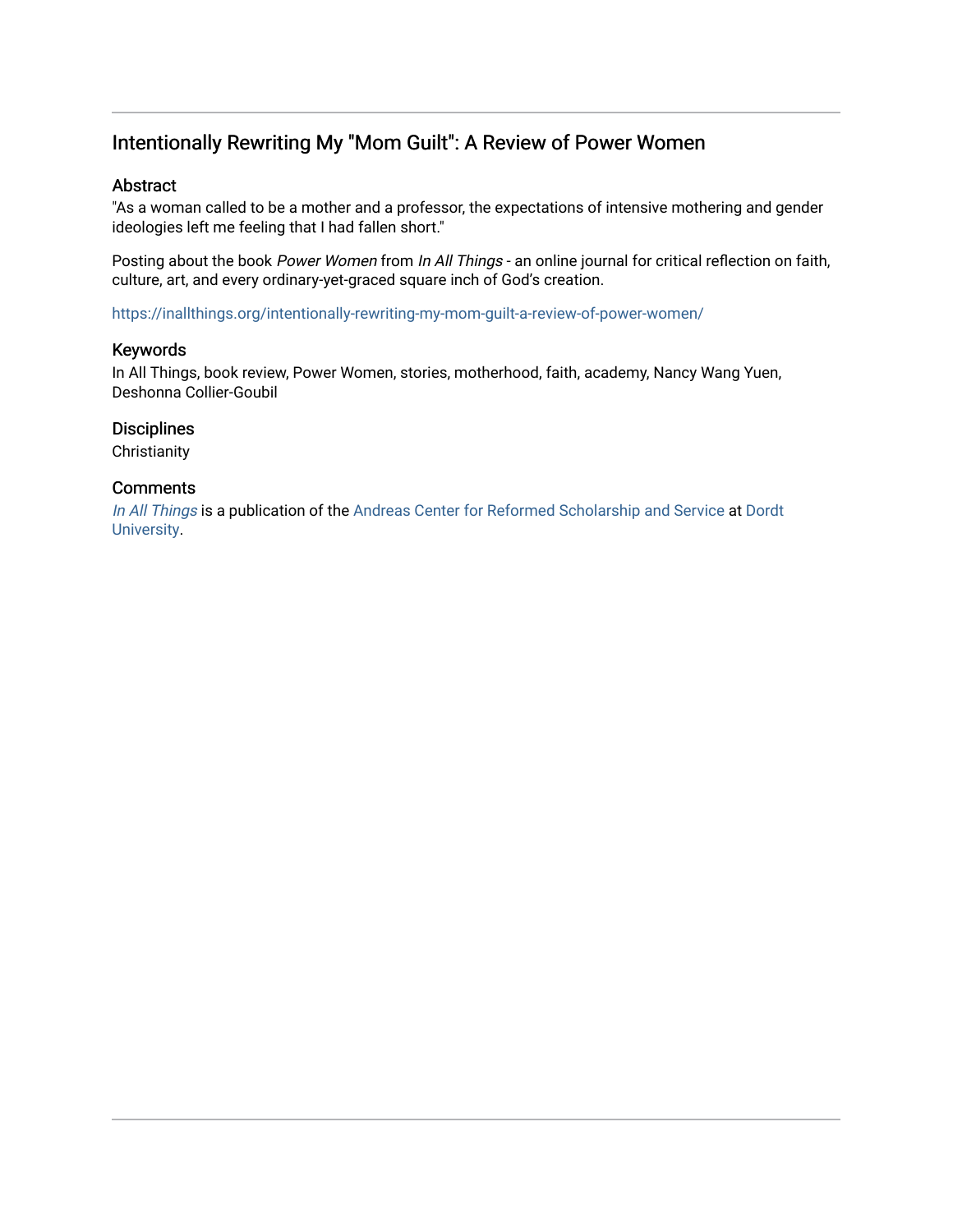# **Intentionally Rewriting My "Mom Guilt": A Review of** *Power Women*

## **[Valorie Zonnefeld](https://inallthings.org/author/valorie-zonnefeld/)**

### **March 1, 2022**

**Title:** *Power Women: Stories of Motherhood, Faith, and the Academy* **Editors:** Nancy Wang Yuen, Deshonna Collier-Goubil **Publisher:** IVP Academic **Publishing Date:** October 5, 2021 **Pages:** 248 (Paperback) **ISBN:** 978-0830853069

In celebration of March as Women's History Month, a month dedicated to reflecting "on the often-overlooked contributions of women to United States history" <sup>[1](https://inallthings.org/intentionally-rewriting-my-mom-guilt-a-review-of-power-women/#fn1-22242)</sup>, in All things highlights the important voices of female professors at Dordt as they review the book, *Power Women: Stories of Motherhood, Faith, and the Academy*. Each writer focuses her response on one of the four sections: Navigating Academia, Navigating Motherhood, Navigating Multiple Callings, and Navigating Support. This multi-perspective review emerged from a book read where over twenty female faculty joined in valuable conversations across Dordt's campus.

God has gifted me with the ability to teach mathematics. As a professor, I feel His call on my life to use that gift to help others understand mathematics and flourish in their lives. God has also gifted me with three children and called me to be their mom. Parenting my three children has been a source of great joy. Unfortunately, along with the joy came a guilt that I didn't anticipate. The seeds of this guilt started when I read my first parenting book, *What to Expect When You're Expecting*. It was here that I first learned my shortcomings as a mother and how they could affect the child growing inside me. The message was clear: I was responsible for the healthy development of this child. This guilt only grew for me as questions came from friends and family: Will you continue teaching? How long will you take for maternity leave? Will you use cloth diapers? After my son's arrival, the questions continued. Are you nursing? Are you scrapbooking? Visits to the doctor and more informational books added to the growing list of things that a good parent does: brush baby's gums, disinfect the grocery cart, keep a strict sleep routine, read books daily. The expectations placed on parents are high, and each wellintentioned question felt like a judgement upon me. As a perfectionist, I felt shame that I could not "do it all" as a mother.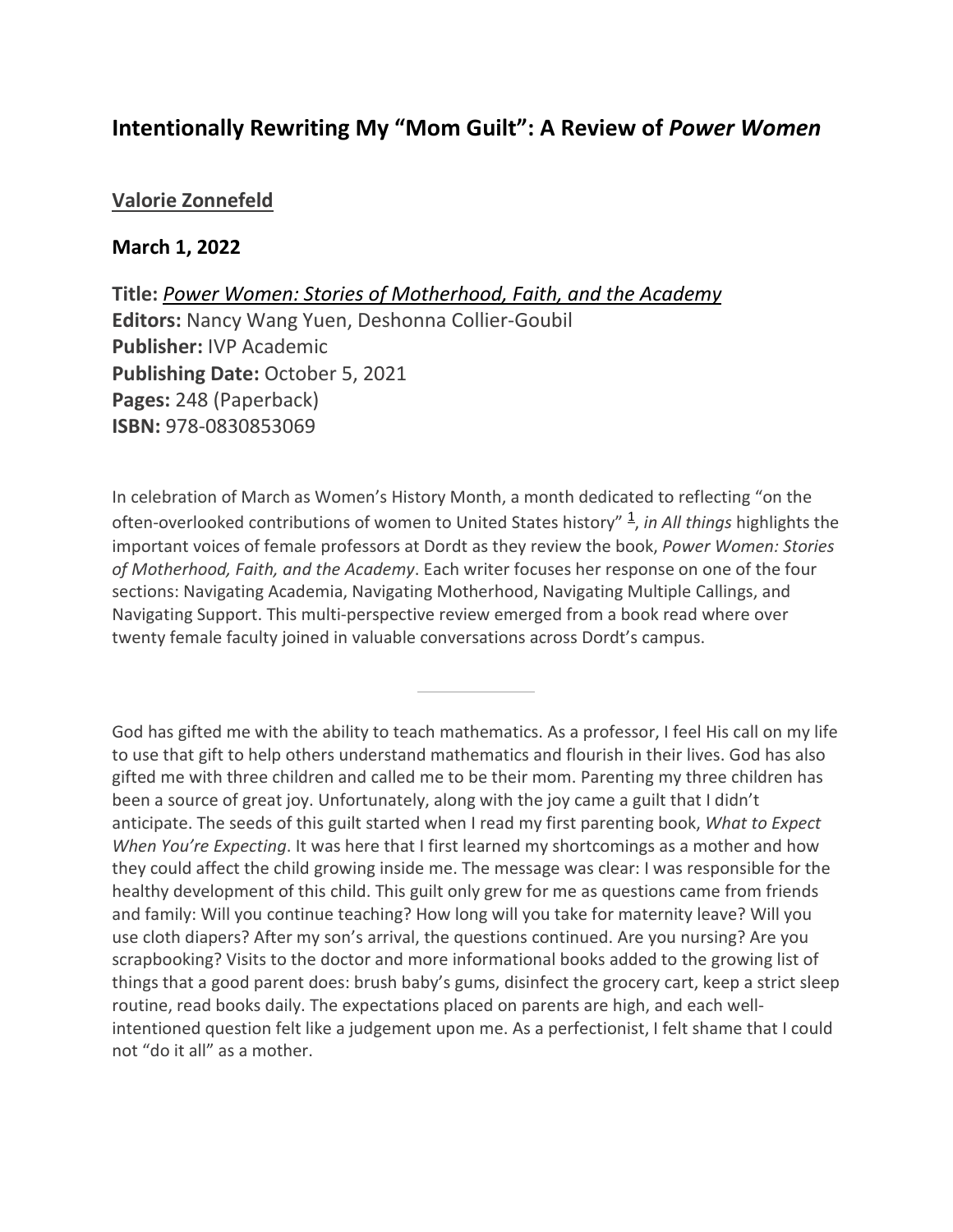"Mom guilt" is not a new idea, and it comes from a healthy desire to be a great parent. This desire turns into guilt when the mother figure is held to unrealistic expectations. Having the opportunity to read *Power Women* with other faculty over semester break helped me realize the mom guilt that I carry and the value of connecting with others walking a similar journey. The book introduced me to the term "intensive mothering," a common approach to parenting in the United States that implies that a mom be "fully present and fully giving, providing for every aspect of her child's needs by utilizing every aspect of her own resources, whether mental, emotional, physical, or financial."<sup>2</sup> The message of intensive mothering is clear: it's never enough until a mom has given her all. This leaves moms feeling frazzled and loaded with a burden of shame as we reflect on where we fall short. This burden is compounded for moms in demanding professions such as the professorate.

As March begins, honoring Women's History Month, it should be noted that this emphasis on intensive mothering has not only been adopted but also increased by both stay-at-home and working mothers in the past half century. Chan cites research from 2004 that reveals "mothers actually spent more time teaching and playing with their children in 1998 than they did in 1965." $3$  Given the increase in mothers working outside of the home over these three decades, this shift towards intensive mothering is significant.

As a woman called to be a mother and a professor, the expectations of intensive mothering and gender ideologies left me feeling that I had fallen short. Choosing to work outside of the home only added to the pressure, as I didn't want others to think my calling to teach signaled that I didn't value my calling as a mother. Reading *Power Women* was a breath of fresh air, as I read of other professional women who navigated their multiple callings as faithful Christians. Kim's chapter on the "good mother" especially resonated with me. I did not realize the unconscious ways that I had embraced the expectations of gender ideals and being the "ideal mother." These ideals often left me feeling exhausted and carrying a load of mom guilt that God didn't intend me to carry. Reading *Power Women* helped me learn "to accept that it's okay for me to have limitations and needs of my own."<sup>4</sup>

I found a much-needed grace for myself in Son's chapter that has been freeing. Son recategorized how she viewed herself to a "female dad," since "dads are held to a lower standard regarding parenting practices." My goal in viewing myself as a "female dad" is not to do less, but to release myself from unrealistic expectations. This shift allows me to show grace to myself and carefully examine when I have overextended myself out of vain pride. If I view myself as a "female dad," I no longer feel shame for not bringing Pinterest-quality cupcakes to the school bake sale. My homemade chocolate chip cookies still show support for the school and save my sanity. As a "female dad," I would not have felt guilt for showing up to church with children who hadn't combed their hair. Getting my family to church and investing in their spiritual development was more important than their mismatched socks or dirty faces.

After twenty years of parenting, I'm no longer fretting over dirty faces. I'm also slowly embracing the grace that God gives to me and that I need to show myself. The vows that my